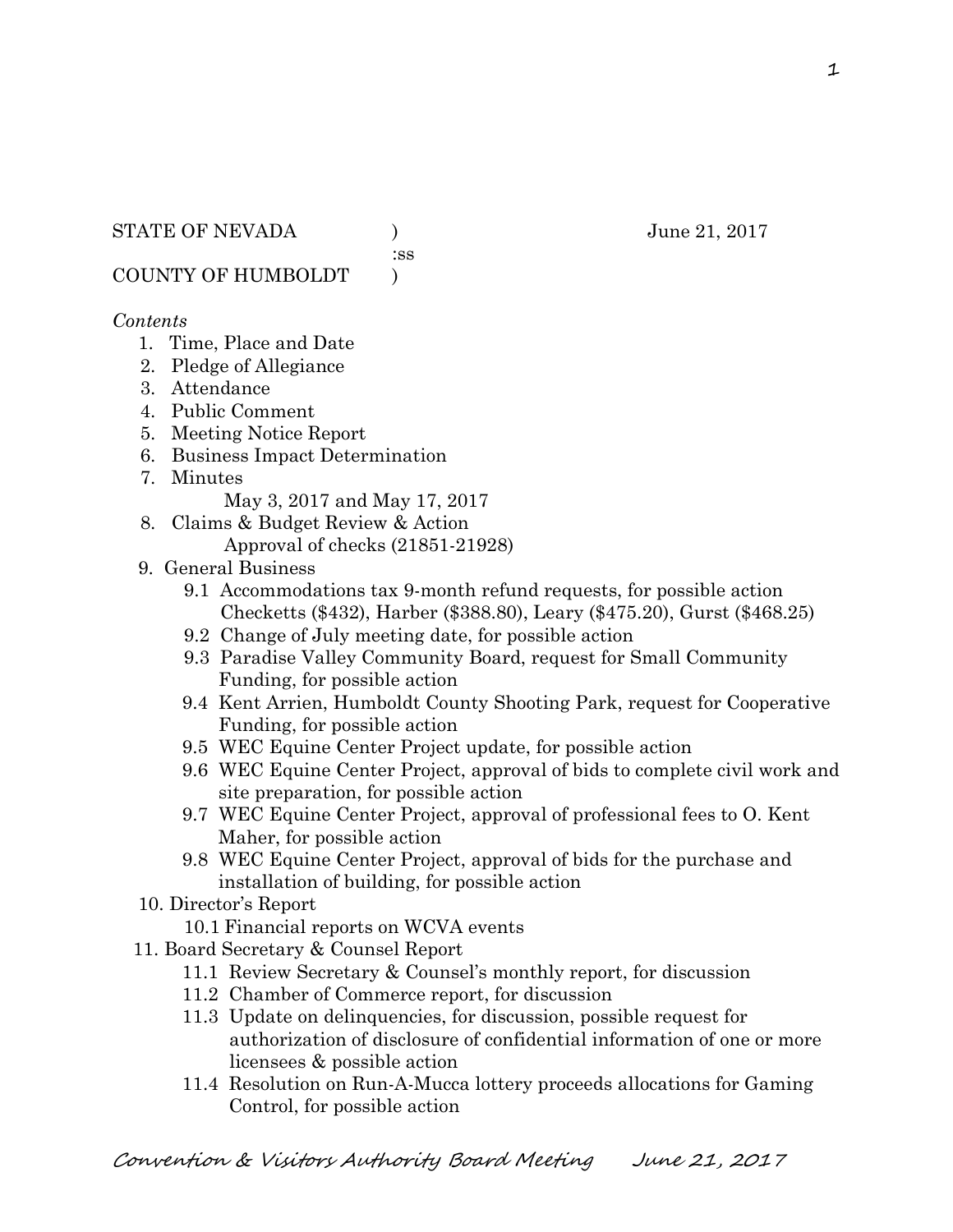- 11.5 2017-2018 Budget Resolution; execute completed copy adopted May 3, 2017, for possible action
- 12. Board Administrator
	- 12.1 June Financial reports
	- 12.2 Budget Augmentations and Transfers FY 2017, for possible action
	- 12.3 Debt Report to County Debt Management Commission, for possible Action
	- 12.4 Approval of 5-Year Capital Improvement Plan by Resolution, for possible action
	- 12.5 Room tax audit report
	- 12.6 Local Government Investment Pool Report
	- 12.7 Room Tax Report April 2017
	- 12.8 Fidelity Investment Statement May 2017
- 13. Other Reports
- 14. Next Meeting Date
- 15. Adjournment

### **MINUTES, JUNE 21, 2017**

**1. Time, Place and Date.** The Winnemucca Convention and Visitors Authority met in regular session in full conformity with the law at the Winnemucca Convention Center, West Hall, Winnemucca, Nevada at 4:00 pm on Wednesday, June 21, 2017 with Chairman Terry Boyle presiding.

### **2. Pledge of Allegiance.**

**3. Attendance.** *Convention and Visitors Authority Board Officials Present:*  Terry Boyle Chairman and Motel Representative Herb Ross Vice Chairman and Hotel Representative Jim Billingsley Treasurer and City Representative John Arant Business Representative Ron Cerri County Representative Bill Macdonald Secretary and Counsel Kendall Swensen Board Administrator

*Convention and Visitors Authority Board Officials Absent:*  None

| <b>Staff Members Present:</b> |                      |
|-------------------------------|----------------------|
| Kim Petersen                  | Director             |
| Shelly Noble                  | Administrative Clerk |

*Staff Members Absent:*  None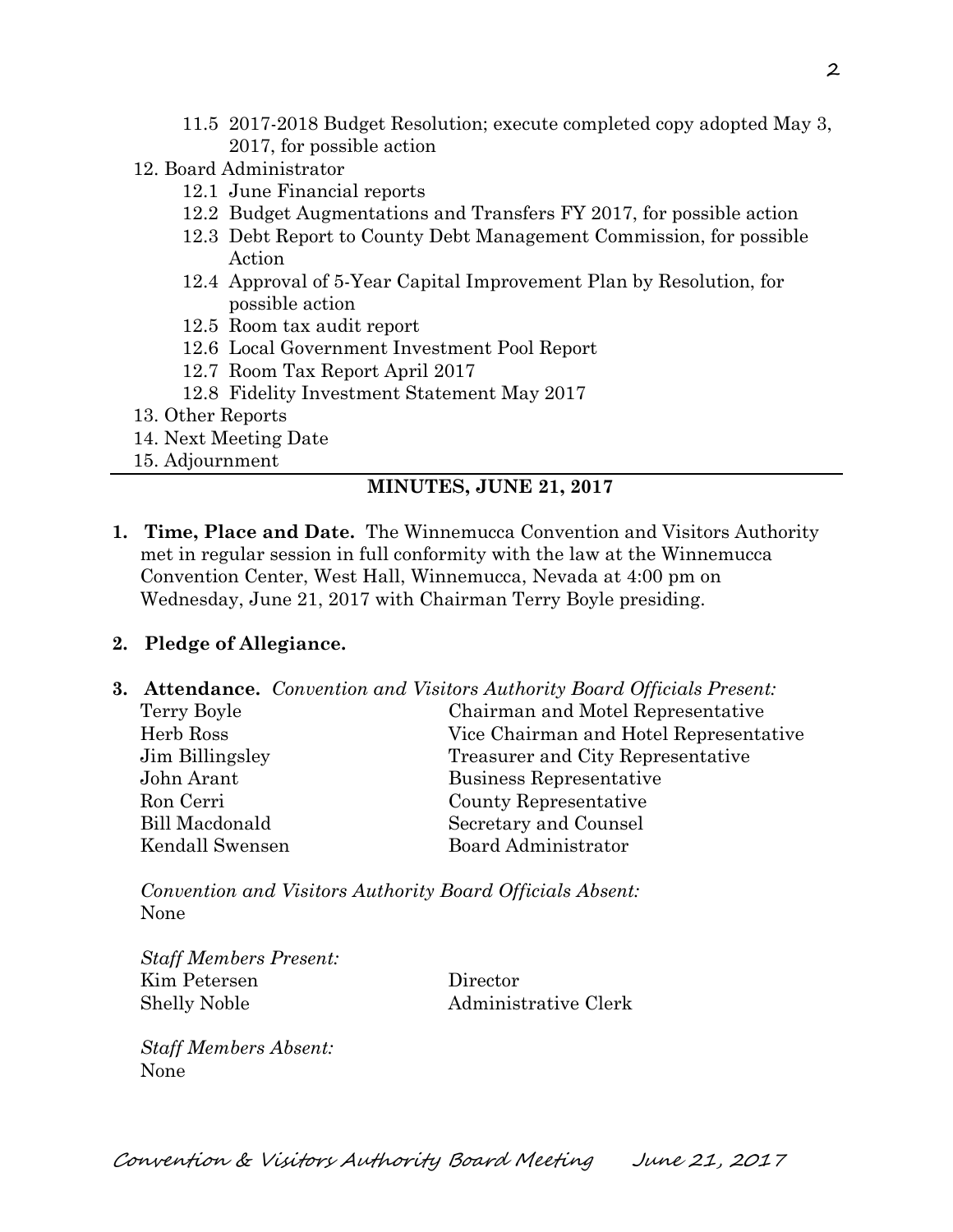*Others Present:*  Kent Maher Ag District #3

Kent Arrien Humb Co Shooting Park Mike Sheppard Michael Clay Corp.

**4. Public Comment** 

No public comment.

# **5. Meeting Notice Report.**

Chairman Boyle reported that notice, including meeting agenda, was posted by Brenda Keating by 9:00 am Friday, June 16, 2017 at Humboldt County Library, Court House, Post Office, City Hall and Convention Center West Hall. No persons have requested mailed notice during the past six months.

- **6. Business Impact Determination.** After review of the June 21, 2017 agenda, and report by Counsel that he saw nothing in the Agenda requiring a business economic impact study or statement, *Jim Billingsley made a motion that no proposed agenda item is likely to impose a direct and significant economic burden on a business or directly restrict formation, operation, or expansion of a business. The motion carried, 5-0.*
- **7. Minutes.**

Prior meeting minutes of May 3, 2017. *Terry Boyle made a motion to accept the minutes of the May 3, 2017 meeting. Motion carried, 4-0.* Ron Cerri abstained because he was not present at that meeting.

Prior meeting minutes of May 17, 2017. *Terry Boyle made a motion to accept the minutes of the May 17, 2017 meeting. Motion carried, 4-0.* Herb Ross abstained because he was not present at that meeting.

**8. Claims.** The following claims were submitted for payment and approved on June 21, 2017:

| <b>BANK ACCOUNT</b> | <b>CHECK NUMBERS</b> | AMOUNT       |
|---------------------|----------------------|--------------|
| Nevada State Bank   | 21851-21928          | \$172,923.27 |

*Jim Billingsley made a motion to approve all claims as submitted. The motion carried, 5-0.* 

**9. General Business.** 

**9.1 Accommodations tax 9-month refund requests, for possible action, Checketts (\$432), Harber (\$388.80), Leary (\$475.20),**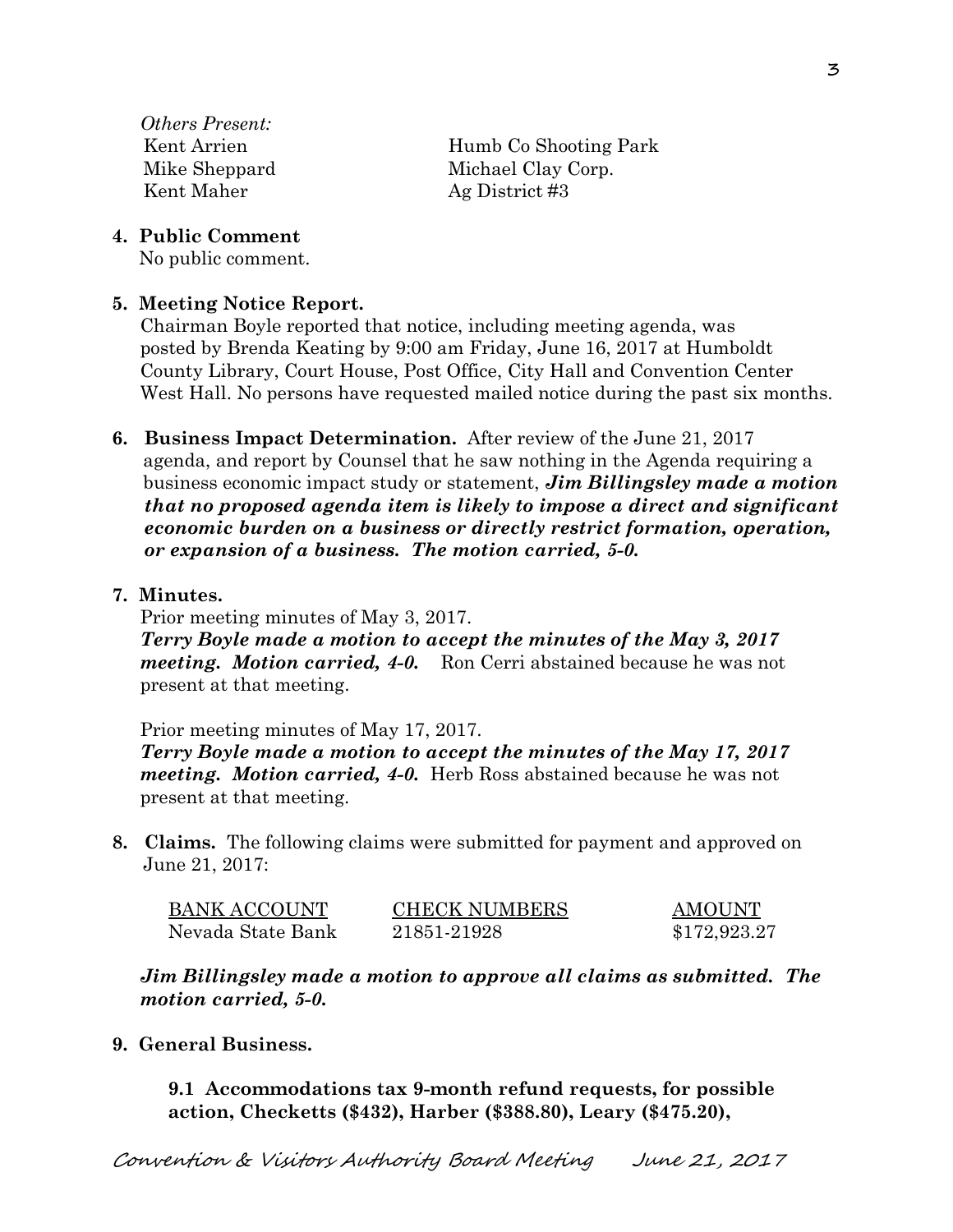#### **Gurst (\$468.25)**

*Herb Ross made a motion to approve the accommodation tax 9-month refunds for Sandra Checketts (\$432), Mike Harber (\$388.80), Jeremy Leary (\$475.20), James Gurst (\$468.25). Motion carried, 5-0.* 

#### **9.2 Change of July meeting date, for possible action**

At last month's meeting Bill stated that he will be out of town on our usual meeting day, July 19. The board can choose to have the meeting on that day or change it so that Bill is able to attend. Board members did not have a conflict with having the meeting a day early. *Herb Ross made a motion to move the July 2017 WCVA meeting to Tuesday, July 18, 4 pm. Motion carried, 5-0.* 

## **9.3 Paradise Valley Community Board, request for Small Community Grant Funding, for possible action**

Glenda Deputy had planned to make this presentation in person but is now unable to attend our meeting today. Included in the meeting packets are the required meeting minutes approving the request from WCVA and stating what the funds are to be used for, which is repairs to the Community Center. This year their allocation is \$4,000. It appears that everything is in order so *Jim Billingsley made a motion to approve Small Community Grant funding request from the Paradise Valley Community Board for \$4,000. These funds will be used for repairs to their Community Center. Motion carried, 5-0.* 

# **9.4 Kent Arrien, Humboldt County Shooting Park, request for Cooperative Funding, for possible action**

Over the years the WCVA has helped to fund many projects that have made this shooting park one of the nicest in the region. Kent is still working to complete projects on the ADA archery area so this year's request is for \$1,500 which will be used for general maintenance. *Jim Billingsley made a motion to approve a \$1,500 grant to the Humboldt County Shooting Park which will be used for general maintenance at the facility. Motion carried, 5-0.* 

### **9.5 WEC Equine Center Project Update, for possible action**

Each board member has a presentation package at their table that was prepared by Mike Sheppard. It has a lot of information on the project, including a timeline showing how all the different phases work to make this process as efficient as possible. Mike also distributed a detailed outline of costs, both estimates and actual costs to date. Mike and Kent Maher are here tonight to discuss the project and answer any questions. As a reminder, this building will be a pre-engineered metal building with 17' steel walls and a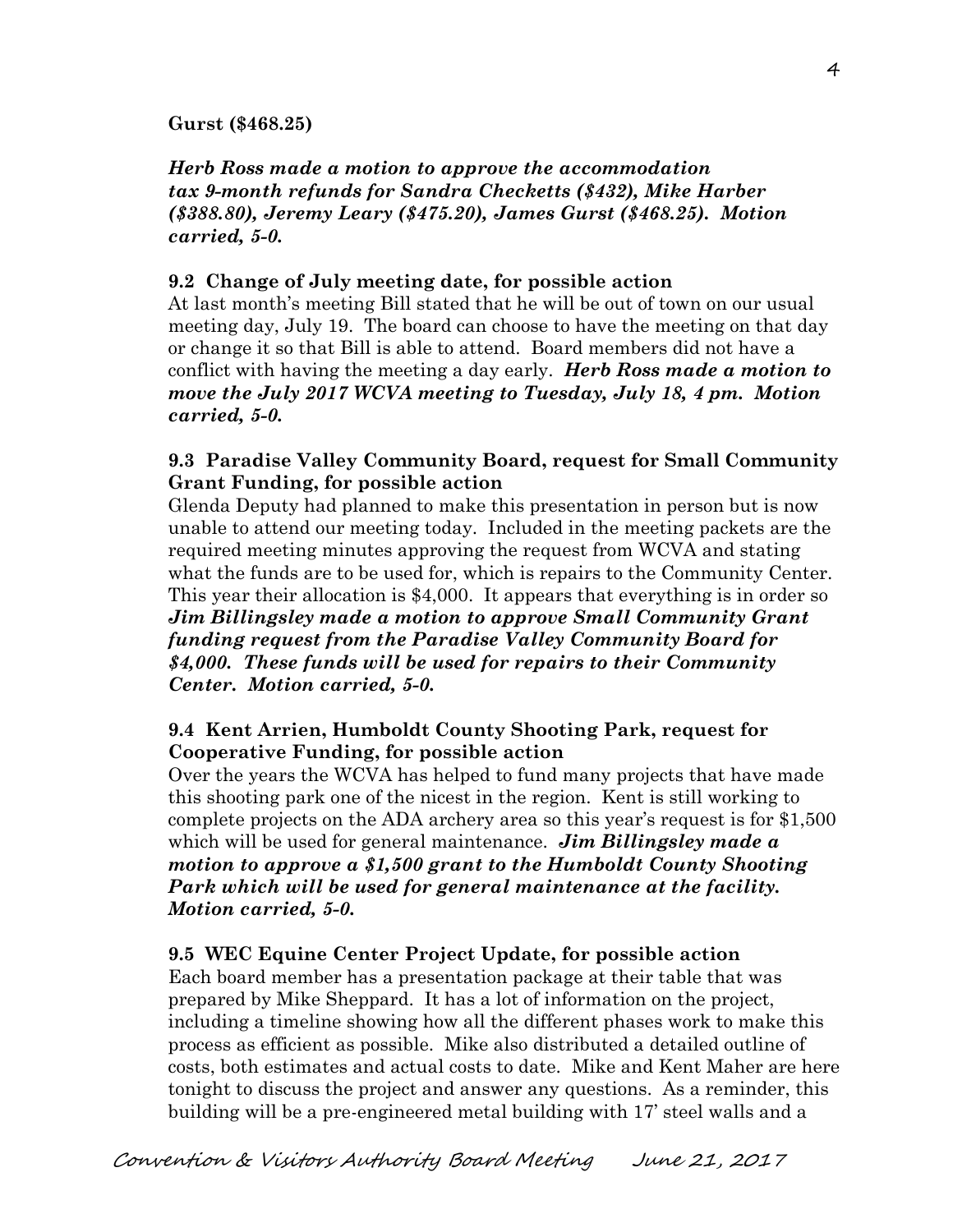translucent fabric roof. Due to its occupancy, a fire sprinkler system is required.

Ron Cerri expressed his concern about the Invitation to Bid publications being properly advertised and all NRS requirements being met. Kent and Mike were adamant in their assurance that everything was done as legally required. They both expressed their desire to make sure that all statutes are followed so there are no surprises along the way. Ron also expressed his concern that there is no formal agreement between the Humboldt County Commission, Ag District No. 3 and the WCVA regarding how all of this is handled in regard to WCVA taking the lead in the actual concept, design and construction, as well as their financial contribution. This board has spearheaded other large Humboldt County projects in the past. They have provided funding in addition to handling the bids and all construction-related tasks. Afterwards, the project is donated to the county. Ron was not comfortable with this and suggested this issue be included on the next agenda for discussion.

At this time, there are two separate portions of work that went out to bid earlier this month. The civil and site preparation bids were due June 15. We received only one bid, that being from Hunewill Construction. The Hunewill bid came in at \$245,800. The budgeted amount for this portion was \$150,000. After reviewing the Hunewill bid, Mike discovered that it included labor at prevailing wage. The dollar amount of this work may not require prevailing wage, which could reduce the cost by \$55,000, making it closer to the budget amount. There may also be some other adjustments that can be made to reduce the cost even further. This includes the drainage system that was included in the bid but was not in the original discussions. That would be an additional \$25,000 savings. Due to requirements by Nevada Revised Statutes, this board must accept or deny the bid as presented by Hunewill Construction. If accepted, any changes to reduce the cost will have to be accomplished through change orders. Mike has discussed this with Loren

Hunewill so he is aware of these upcoming changes.

We received two bids for the purchase and installation of the building. One from McAlvain Construction in the amount of \$1,213,457. The other was from Legacy Building Solutions, \$1,147,096.91. The budgeted amount for this portion was \$1,000,000 but as the discussions moved forward during the preparation of the bid specs between Kim, Mike and Kent, there were some changes that were made which added some costs but also increased the efficiency of the building so as to accommodate a variety of potential uses in addition to serving our current customers. These included extending the length of the building by 20' at a cost of \$70,000. Gutters, downspouts and ice breakers were also included. Mike informed the board that a potential savings is in the cost of the fabric for the roof. Legacy is in the process of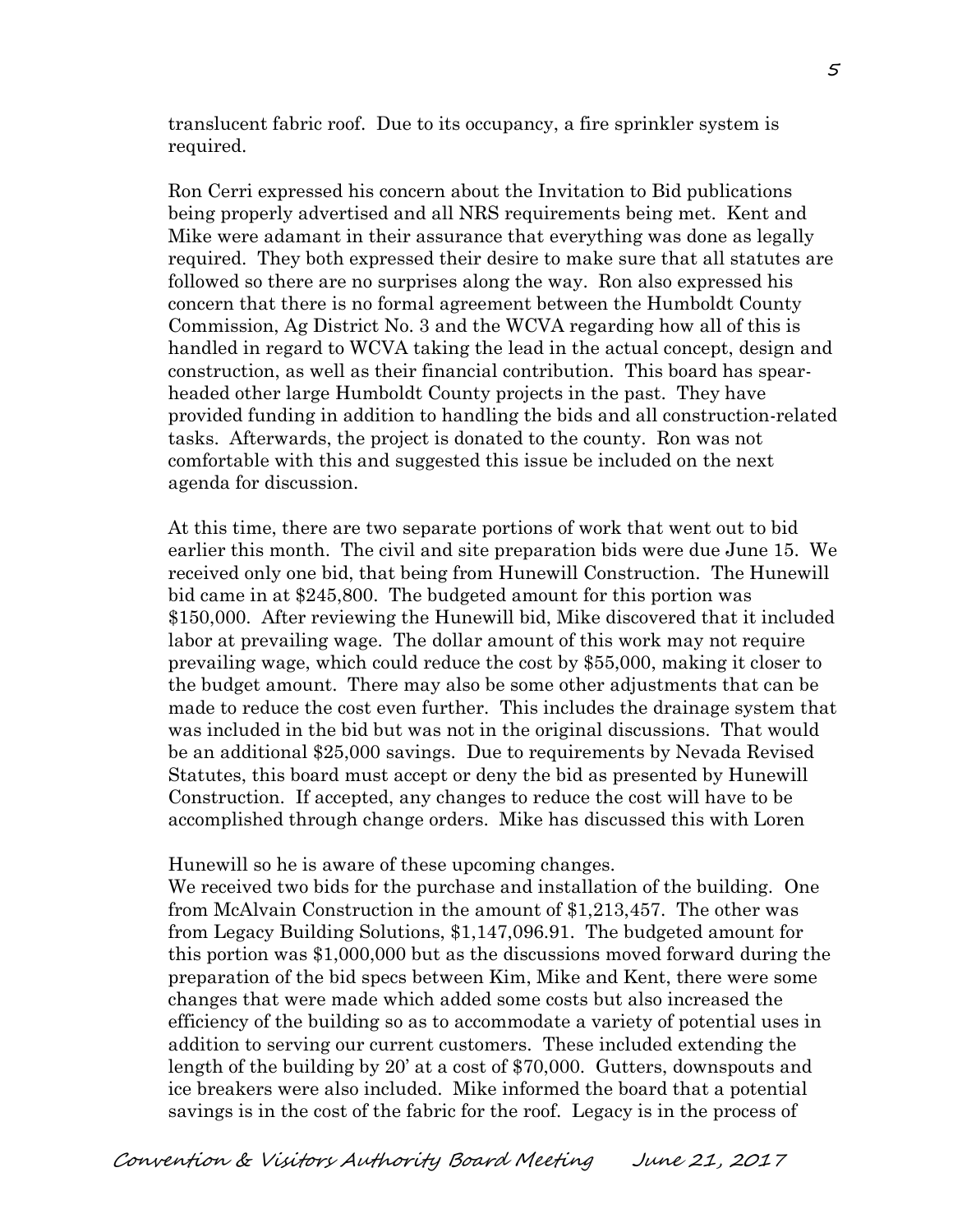changing suppliers for this fabric. They have found a comparable product out of Germany that they are confident will provide equivalent value at a savings of \$40,000 and is covered under their warranty. In addition to the site work and building costs, there are still other items that will be necessary for completion of the project. Mike's estimates for these are:

| 1. Foundation                   | \$300,000 |
|---------------------------------|-----------|
| 2. Fire Sprinkler System        | \$75.000  |
| 3. Electrical & Fire Riser Room | \$25,000  |
| 4. Door Package                 | \$50,000  |
| 5. Ventilation System           | \$50,000  |
| 6. HVAC System                  | \$150,000 |
| 7. Electrical Systems           | \$250,000 |

The final estimated total presented by Mike is \$2,477,482. This is with all of the options discussed so the actual total could be less. The board discussed the project as they try to balance constructing a quality, multi-use facility while keeping costs in line. They were not comfortable with this total and would like Kim and Mike to work on reducing it. At this time, Ag #3 (with the approval of the Humboldt County Commission) has, in their budget, allocated \$593,000 from insurance receipts on the previous arena and \$800,000 from room tax that is in their ending fund balance and earmarked for capital projects. These funds are not in the Humboldt County General Fund. WCVA has dedicated \$800,000 in their budget for this project. Even with eliminating some of the items discussed above, it appears that this project will not be completed with the funding that has been made available at this time from both Ag  $#3$  (\$1,393,000) and WCVA (\$800,000), totaling \$2,193,000. The WCVA board was open to funding a substantial portion of the overage but still wanted to discuss this with the county and make sure everyone is aware of how any overages were going to get paid. This board feels that as long as there is careful consideration made for items included in this project so that we can work to attract new events for the community, this is money well spent.

### *Herb Ross made a motion to award the bid for the civil work and site preparation for the WEC Equine Center project to Hunewill Construction, \$245,800. Motion carried, 5-0.*

*Jim Billingsley made a motion to award the bid for the purchase and installation of the building for the WEC Equine Center project to Legacy Building Solutions, \$1,147,096.91. Motion carried, 5-0.*

**9.6 WEC Equine Center Project, approval of bids to complete civil work and site preparation, for possible action**  See item 9.5.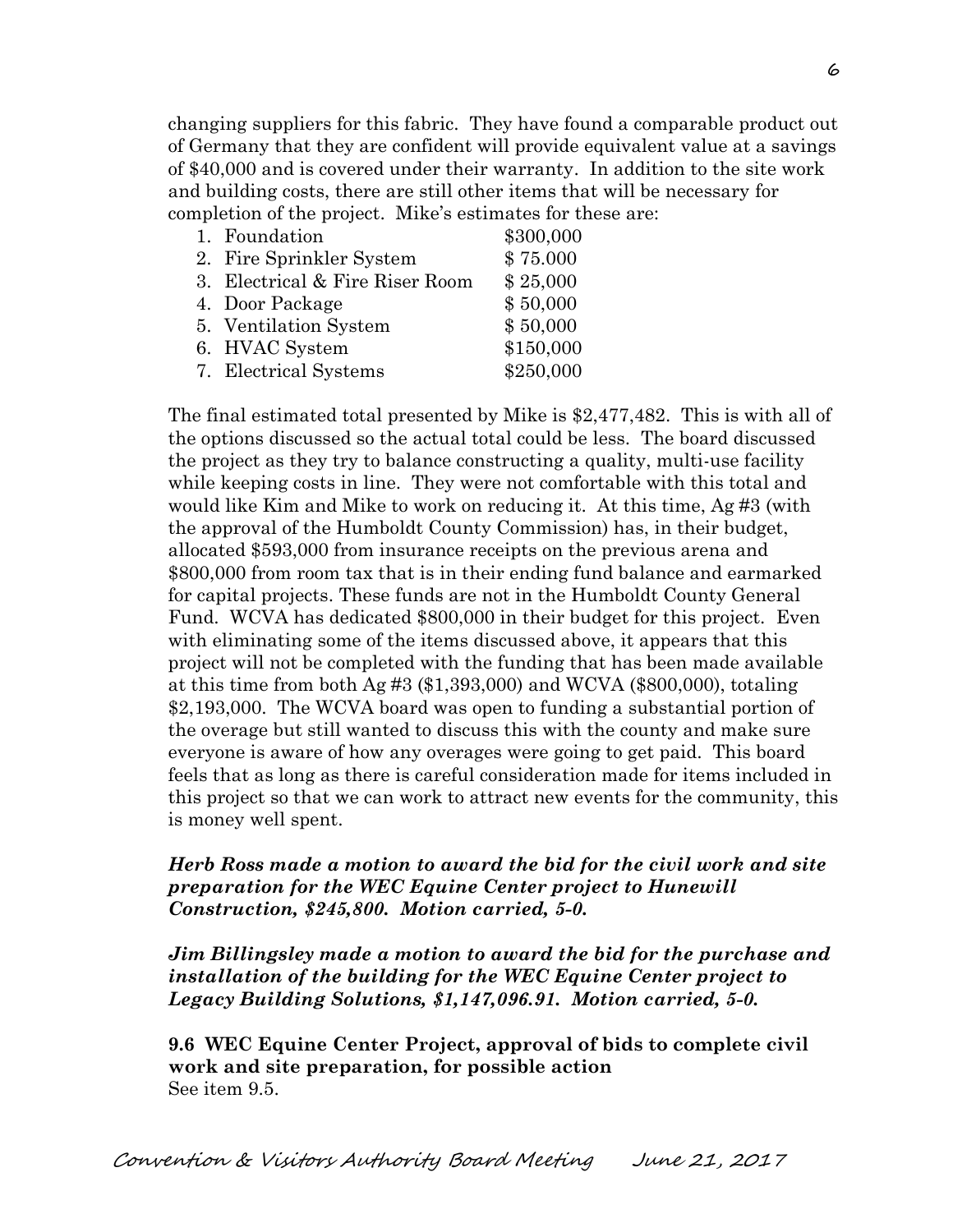## **9.7 WEC Equine Center Project, approval of professional fees to O. Kent Maher, for possible action**

When discussions for replacement of the condemned arena began, the concept of utilizing an owner's representative seemed the most efficient way to go. The hospital and the city contracted for these services on public projects with Good results. Mike Sheppard and Kent Maher both have extensive experience with this process as it relates to these local public projects. Mike Sheppard was approved as this project clerk of the works by this board on February 15, 2017 and a contract was prepared and signed. In informal discussions, Bill Macdonald has expressed his desire that Kent Maher handle all legal aspects since he (Kent) has the necessary experience. No formal agreement was entered into with Mr. Maher. Since this project began to move forward, Kent has worked closely with Mike Sheppard to insure that all Nevada statutes are closely followed. Kim would like this board to approve the billing submitted by Mr. Maher for work done through May 2017. *Jim Billingsley made a motion to approve the invoice submitted by Kent Maher which outlines his work on the WEC Equine Center Project through May 2017, in the amount of \$5,321.25. Motion carried, 5-0.*

**9.8 WEC Equine Center Project, approval of bids for the purchase and installation of building, for possible action**  See item 9.5.

### **10. Director's Report.**

**10.1 Financial reports on WCVA events**  The bank reconciliations for the Ranch Hand Rodeo and Tri-County Fair were included in the board packets for review.

# **11. Secretary and Counsel, Monthly report.**

**11.1 Review monthly report, for discussion**  Bill reviewed his report.

#### **11.2 Chamber of Commerce report, for discussion**  This was included in Bill's report.

# **11.3 Update on delinquencies, possible request for authorization of disclosure of confidential information of one or more licensees & possible action**

In order to discuss a local property which continues to be delinquent for February 2017 room taxes, this board must waive their confidentiality. The property owner was notified of this discussion and encouraged to attend the meeting. He has chosen not to be here. *Jim Billingsley made a motion to waive the confidentiality of a local property in order for this board to*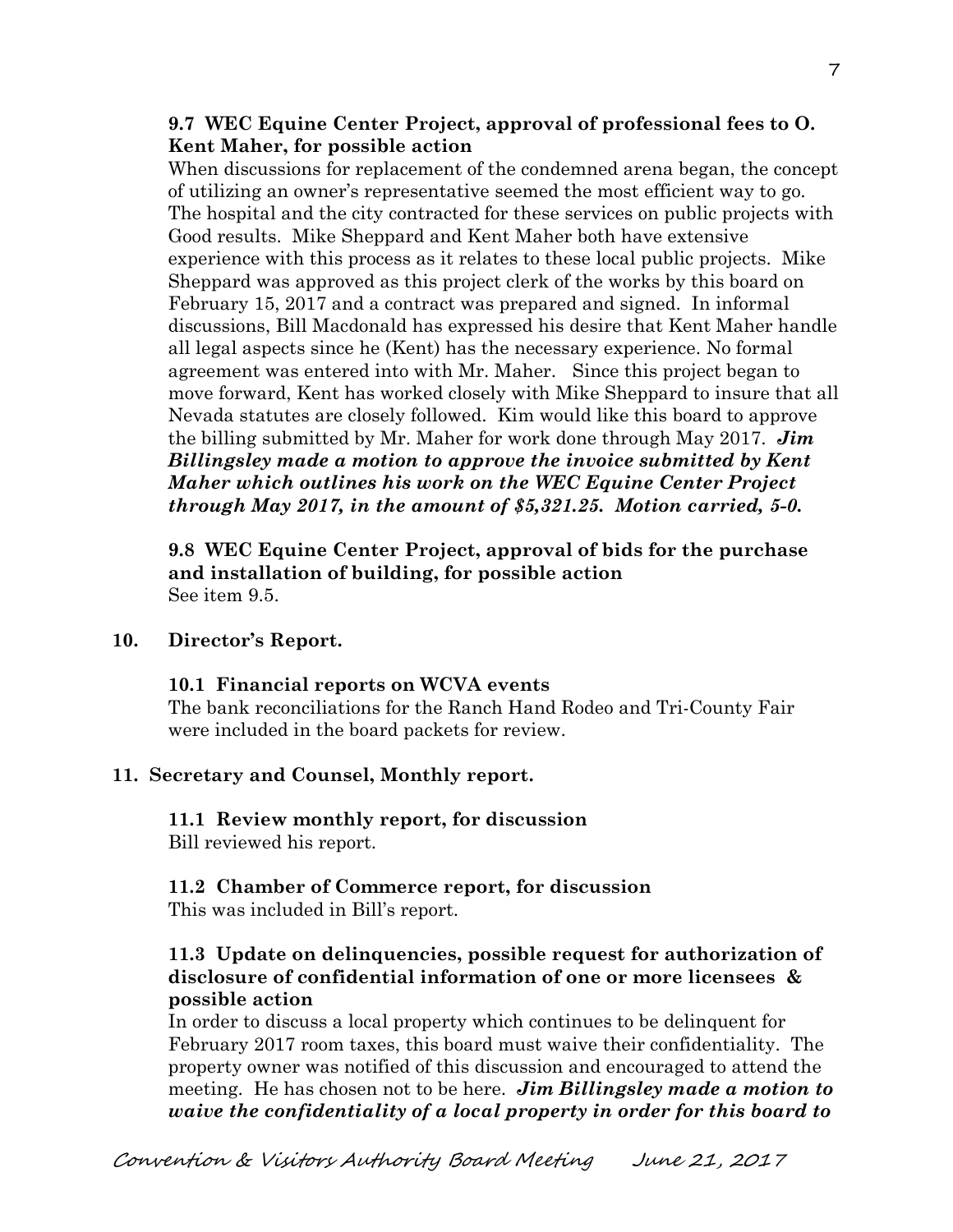# *discuss delinquent room taxes. Motion carried, 5-0.*

Santa Fe Inn filed their February 2017 room taxes on time but their check was returned for insufficient funds. It was re-deposited and returned again. Bill has sent them notices of funds due, along with penalties and interest, but there has been no response. Any administrative action, such as a lien, must be filed within 6 months of delinquent tax due date so if we are going to proceed with this it must be done within the next few weeks. At that time, the city may also choose to revoke their business license. Bill will notify the property owner again of taxes and fees due and this board's action if this is not paid in a timely manner.

### **11.4 Resolution on Run-A-Mucca lottery proceeds allocations for Gaming Control, for possible action**  No action.

**11.5 2017-2018 Budget Resolution, execute completed copy adopted May 3, 2017, for possible action**  No action.

### **12. Board Administrator.**

**12.1 May Financial Reports, for discussion**  Room taxes continue to be down slightly.

### **12.2 Budget augmentations and Transfers FY 2017, for possible action**

No augmentations or transfers were made.

# **12.3 Debt Report to County Debt Management Commission, for possible action**

Kendall has been in contact with the state and they do not have their portion of this report completed. He will continue to work with them to complete the report and get it to the County Debt Management Commission.

# **12.4 Approval of 5-Year Capital Improvement Plan by Resolution, for possible action**

No report.

### **12.5 Room tax audit report**

On Monday the records that Kendall requested were brought to the Convention Center. There are several boxes of paper records. Kendall will take a sample from each property's records to do the audit.

### **12.6 Local Government Investment Pool Report**

Ledger report is attached to this agenda.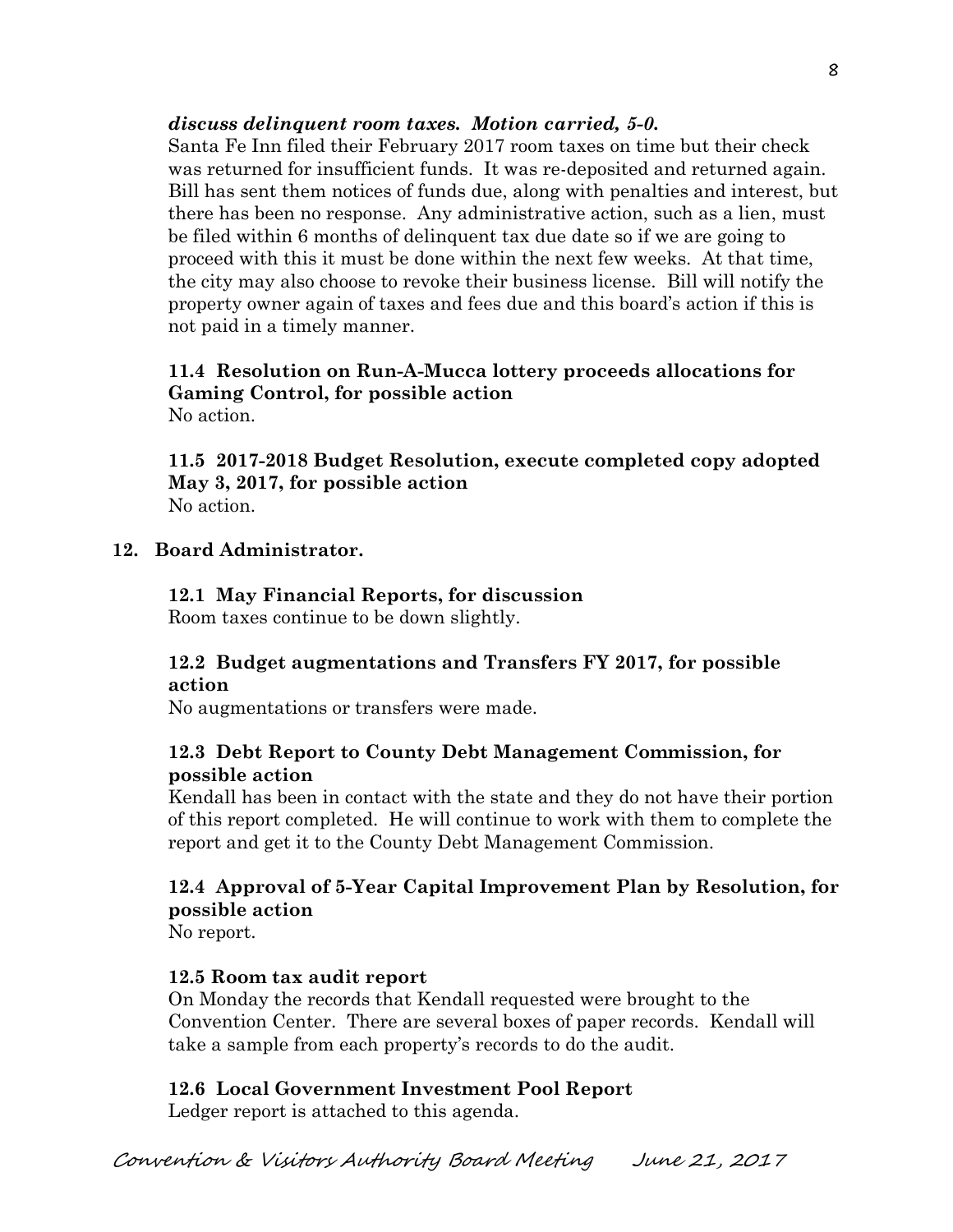### **12.7 Room Tax Report April 2017**

Report is attached to this agenda.

#### **12.8 Fidelity Investment Statement May 2017**

Statement is attached to this agenda.

#### **13. Other reports**

#### **13.1 Basque Festival**

Bill reported that the cameras allowing those in the West Hall to enjoy the activities outside on Nixon Lawn were a big hit again. He wondered if it would be possible to get sound with the video feed. Jim said it could definitely be done but you would also have wind and traffic noise along with festival music.

#### **13.2 Run-A-Mucca**

 Board members asked about the outcome of Run-A-Mucca. Kim reported that we don't have the final figures on attendance or the financial outcome, but a lot of money was spent, especially on entertainment and that the bike raffle amount was down. He is hoping for have a report for this board at next month's meeting. Terry and Herb reported that their properties had a good weekend and that there were a lot of people in town between the motorcycle rally and the Nevada High School Rodeo Finals. Herb said that the "Run-A-Mucca Radio" that was broadcast all weekend seemed to be very popular with a lot of people at the event.

#### **13.3 Horseshoe Pitching Tournament**

As a reminder, this board made a proposal to host The Horseshoe Tour for 2017, 2018, 2019 at the Indoor Event Center on the Winnemucca Events Complex. This proposal included a funding grant of \$7,500 plus the board approved WCVA funds for the construction of portable horseshoe courts, matts, etc. Kim wanted to update the board on his plans to attend the World Tournament in July at St. George, Utah. At that time, he will assist with setting up the courts and learn other details of running tournament and what is required to host the World Tournament. Since the courts will have to be set up according to precise specifications for The Horseshoe Tour on August 19 & 20, Kim has planned to host an amateur tournament the weekend before, August 12 & 13. Kim will report back to this board after his trip to St. George.

#### **13.4 New Frontier plans**

Terry wanted to alert this board to plans that the owners of New Frontier RV Park have to rent out the small trailers in their "man camp" that were installed in anticipation of a large influx of contract workers at Hycroft Mine. Of course, this did not happen and they have sat empty for several years now. At the time they were put in place the City of Winnemucca issued a special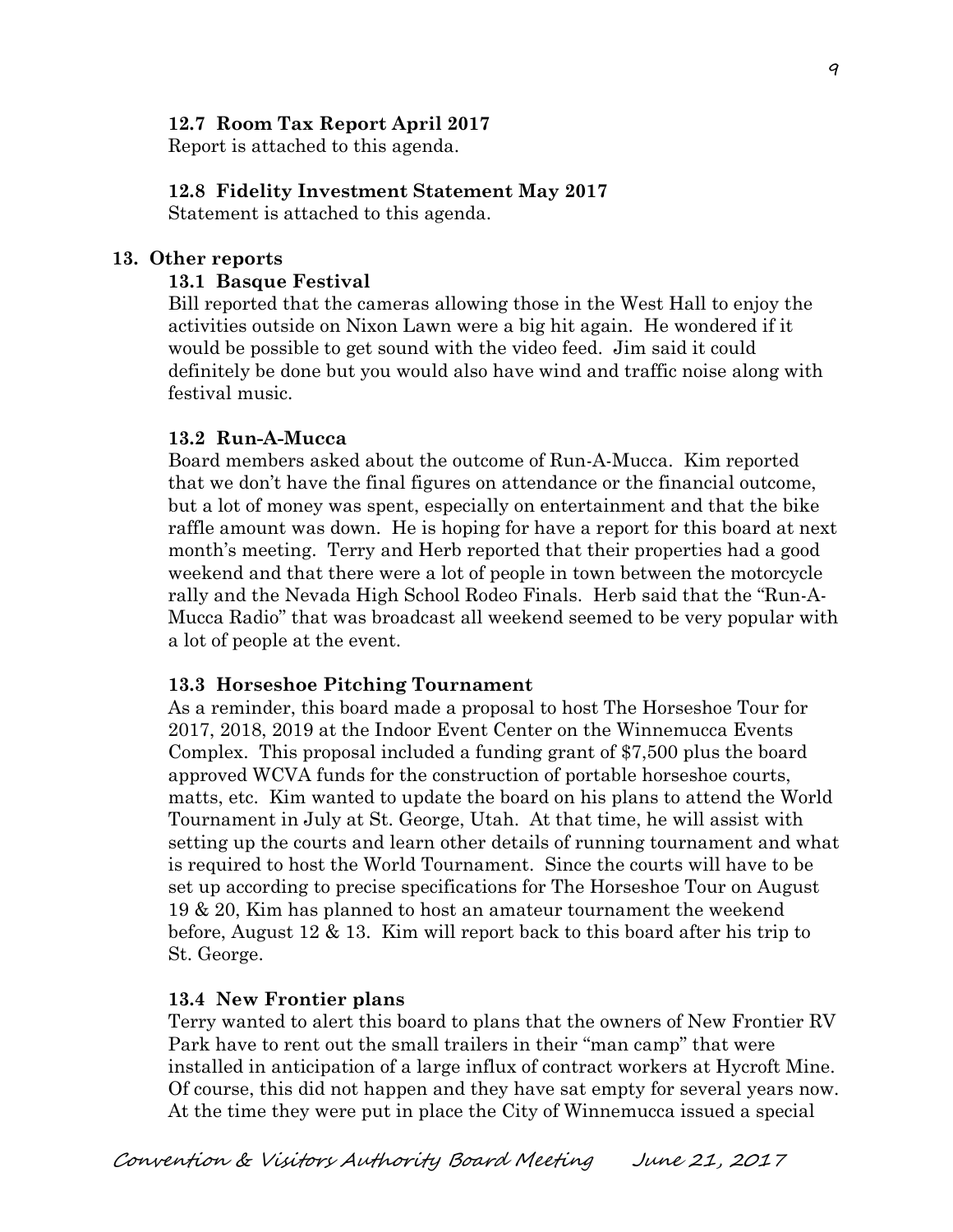use permit so that they were exempt from lodging laws since they were not to be rented out to the general public. This permit was extended once and now they have applied to the planning commission to be able to rent these units out as transient housing. Terry has spoken with the building department who initially had an issue with the fact that there are no ADA accommodations or parking within the 130 unit development. Since that time City Manager Steve West has informed Terry that there is no issue with ADA compliance and he does not see any reason why the city council would refuse New Frontier's request. Terry feels that these units should be required to adhere to the same rules and regulation as any hotel or motel and that they are not being scrutinized in the same way as other transient lodging.

# **14. Public Comment**

None.

**15. Regular Business. Next Meeting. The Board confirmed the next regular meeting date of Tuesday, July18, 2017, 4:00 pm.** 

# **16. Adjourn.** *John Arant made a motion to adjourn this meeting. Motion carried, 5-0.*

The meeting was adjourned at 6:25 pm to the next regular meeting, or to the earlier call of the Chairman or to the call of any three (3) members of the Board on three (3) working days notice.

Respectfully submitted,

Shelly Noble

APPROVED ON  $.2017$ 

As written\_\_\_\_\_\_\_\_\_\_\_\_\_\_\_

As corrected

Winnemucca Convention & Visitors Authority Board

Convention & Visitors Authority Board Meeting June 21, 2017